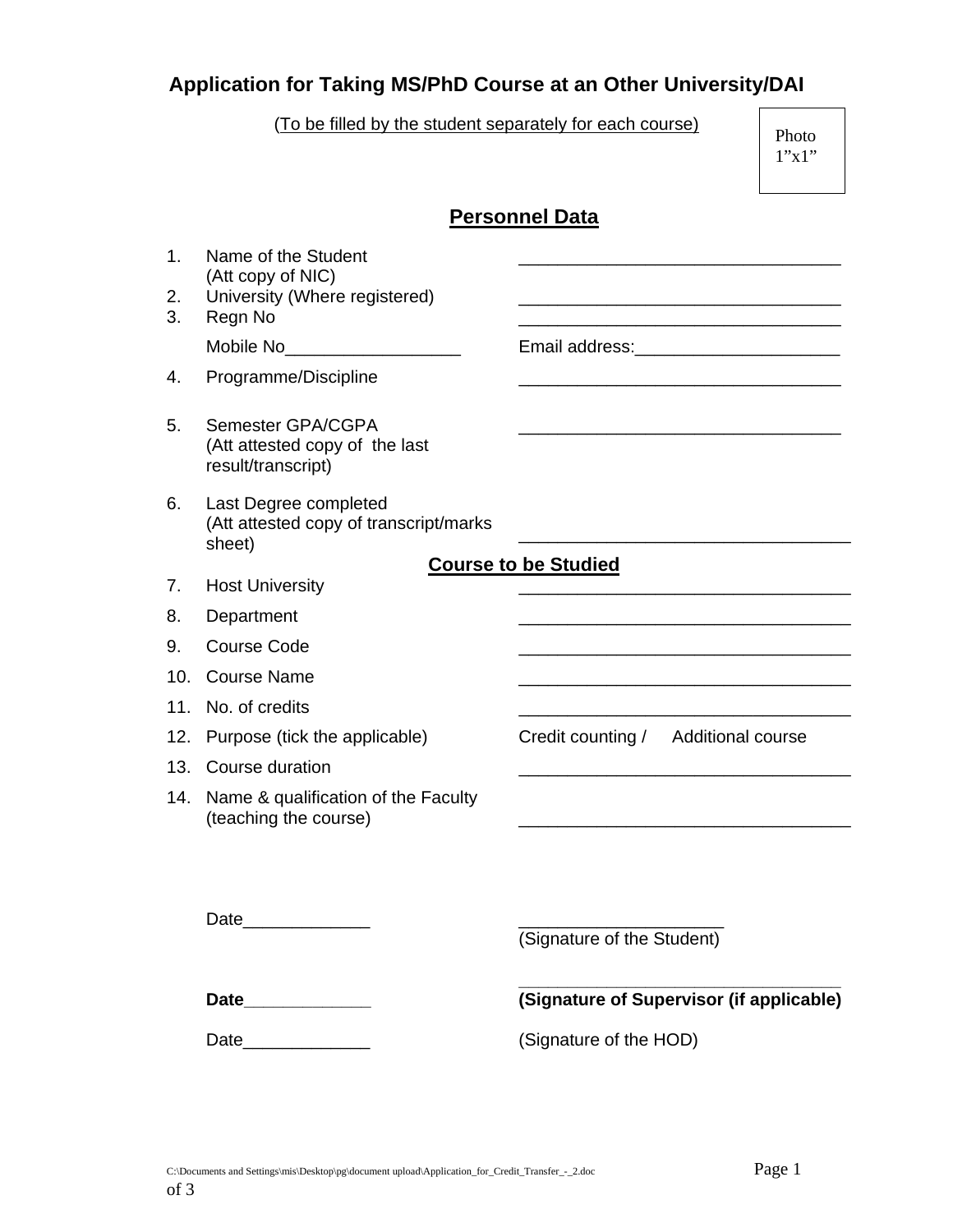## **Recommendation by the Department (Host University)**

15. No of students already registered for the course : **\_\_\_\_\_\_\_\_\_\_\_\_\_\_\_\_\_** 

16. HoD Recommendation **Recommended/Not Recommended**

Signature of the HoD\_\_\_\_\_\_\_\_\_\_\_\_\_\_\_

Date: \_\_\_\_\_\_\_\_\_\_\_\_\_\_\_\_\_\_\_\_\_\_\_\_\_\_

**Approved/Not Approved (Registrar)**

| Signature   |  |
|-------------|--|
| Designation |  |
| Name        |  |
| Date        |  |

## **For office Use (Examination Branch)**

| a. Tuition Fee Paid (Att | Rs.  |      |  |
|--------------------------|------|------|--|
| deposit slip)            |      |      |  |
| b. Course Attended       | Name | trom |  |
| c. Grade Awarded         |      |      |  |

## **Notes**

Following will be ensured while filling and submitting the application form: -

a. No para should be left blank. Serial 15 onwards will be filled by the host university.